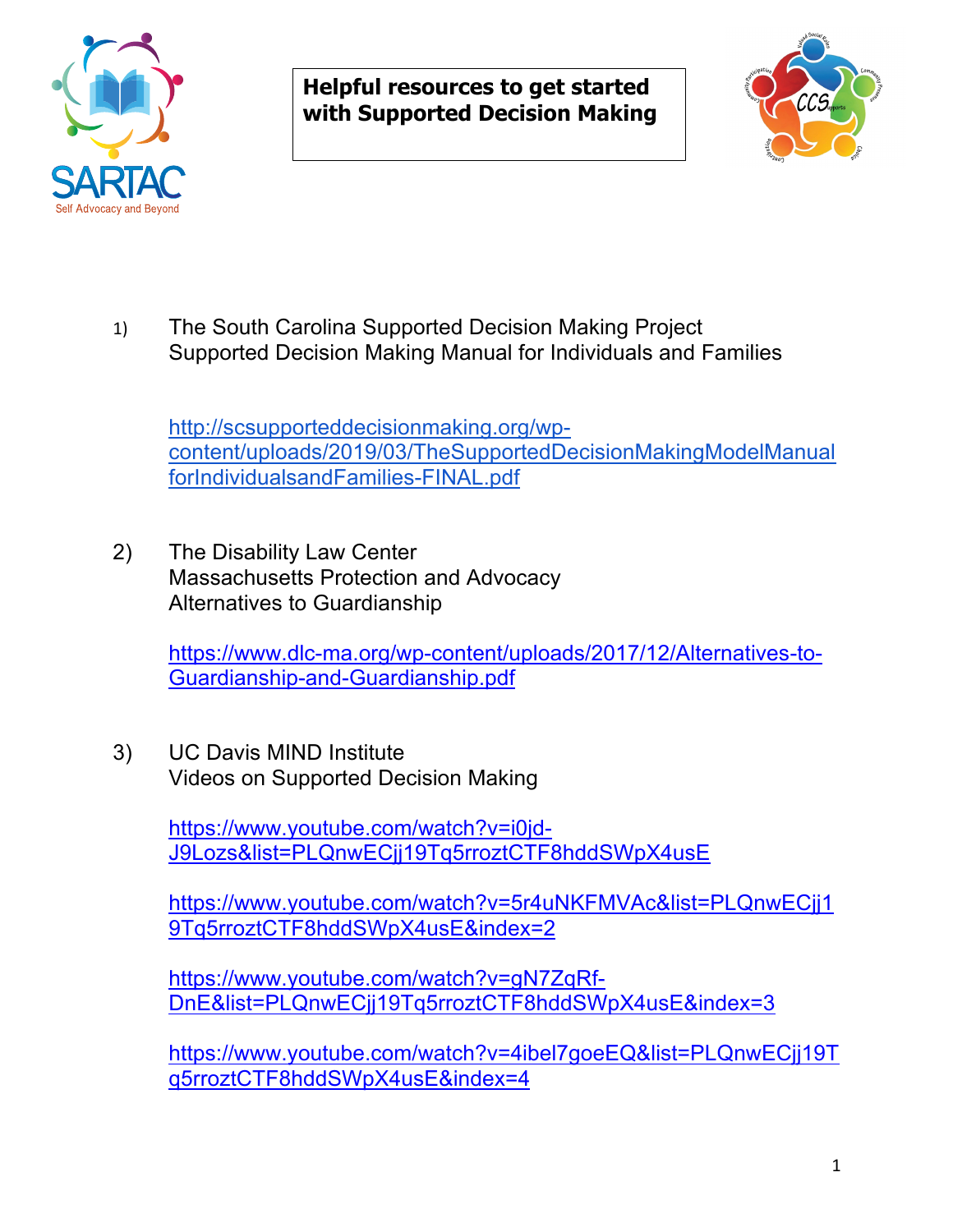

**Helpful resources to get started with Supported Decision Making**



4) The Arc – Letter to my doctor

https://thearc.org/wp-content/uploads/forchapters/Making-My-Own-Health-Care-Decisions--A-Letter-for-to-My-Doctors.pdf

This information was developed by John McCarty as a SARTAC Fellow (Self Advocacy Resource and Technical Assistance Center) in conjunction with Creative Consulting Services (CCS) of Winder, Georgia.

This publication is supported in part by a cooperative agreement from the Administration on Intellectual and Developmental Disabilities, Administration for Community Living, U.S. Department of Health and Human Services. Grantees undertaking projects under government sponsorship are encouraged to express freely their findings and conclusions. Points of view or opinions do not, therefore, necessarily represent official Administration on Intellectual and Developmental Disabilities policy.

The Self Advocacy Resource and Technical Assistance Center (SARTAC) seeks to strengthen the self-advocacy movement by supporting self advocacy organizations to grow in diversity and leadership. The resource center is a project of Self Advocates Becoming Empowered (SABE), the oldest national self-advocacy organization in the country. SARTAC is a Developmental Disabilities Project of National Significance, funded by the Administration For Community Living – Administration on Intellectual and Developmental Disabilities (AIDD). The information in this product was written to provide guidance for self advocates and their allies to assist in understanding policy issues affecting their lives. It is not to be used to determine a person's legal rights or an organization's legal responsibilities under Section 504 of the Rehabilitation Act of 1973, as amended; the